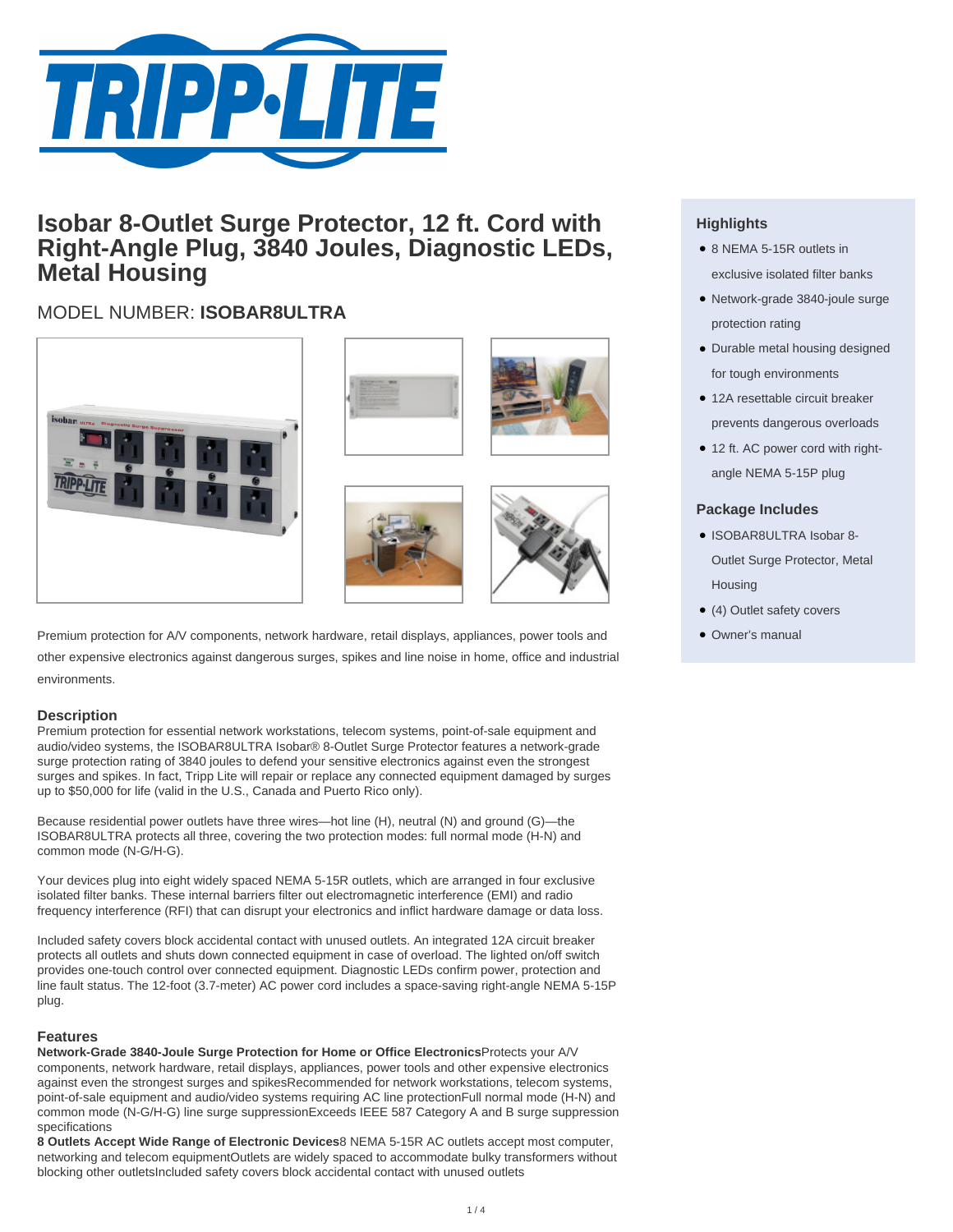

**Isolated Filter Banks Provide Extra Protection**Outlets arranged in 4 exclusive isolated filter banks to limit noise interaction among connected equipmentBlocks disruptive EMI/RFI line noise up to 80 dB that can cause equipment damage or data lossCombine large toroidal chokes, ferrite rod-core inductors, HF/VHF capacitors and metal oxide varistors to block interference

**Premium Safety Features**Automatic shutoff permanently cuts power to outlets if protection circuit is incapacitated, preventing equipment damage and indicating replacement is requiredLighted on/off switch provides one-touch control over connected equipmentIntegrated 12A circuit breaker shuts down outlets in case of power overloadDiagnostic LEDs confirm power, protection and line fault status at a glanceConforms to current UL 1449 3rd Edition safety standards

**Fits Effortlessly Into Your Workstation**12 ft. AC power cord reaches nearby outletsSpace-saving rightangle NEMA 5-15P plug allows furniture and equipment to move flush against the wallKeyhole slots on bottom panel provide convenient wall or desk mounting optionsAll-metal housing designed for long life **Backed by Tripp Lite's Ultimate Lifetime Insurance**\$50,000 Ultimate Lifetime Insurance covers any connected components damaged by power surge (U.S., Canada and Puerto Rico only)

# **Specifications**

| <b>OVERVIEW</b>                              |                                                                                     |  |
|----------------------------------------------|-------------------------------------------------------------------------------------|--|
| <b>UPC Code</b>                              | 037332010551                                                                        |  |
| <b>INPUT</b>                                 |                                                                                     |  |
| Nominal Input Voltage(s) Supported           | <b>120V AC</b>                                                                      |  |
| Recommended Electrical Service               | 120V (110-125V)                                                                     |  |
| Voltage Compatibility (VAC)                  | 120                                                                                 |  |
| Maximum Surge Amps                           | 150000                                                                              |  |
| Input Plug Type                              | <b>NEMA 5-15P</b>                                                                   |  |
| Input Cord Length (ft.)                      | 12                                                                                  |  |
| Right-Angle Plug                             | Yes                                                                                 |  |
| Input Cord Length (m)                        | 3.66                                                                                |  |
| Integrated Cord Clip                         | <b>No</b>                                                                           |  |
| <b>OUTPUT</b>                                |                                                                                     |  |
| <b>Frequency Compatibility</b>               | 50 / 60 Hz                                                                          |  |
| Output (Watts)                               | 1440                                                                                |  |
| <b>Output Receptacles</b>                    | $(8) 5 - 15R$                                                                       |  |
| Circuit Breaker (amps)                       | 12                                                                                  |  |
| <b>Transformer Accommodation</b>             | $(4)$ Yes                                                                           |  |
| Right-Angle Outlets                          | <b>No</b>                                                                           |  |
| <b>USER INTERFACE, ALERTS &amp; CONTROLS</b> |                                                                                     |  |
| Diagnostic LED(s)                            | Yes                                                                                 |  |
| Switches                                     | Combination AC circuit breaker and two position red illuminated on/off power switch |  |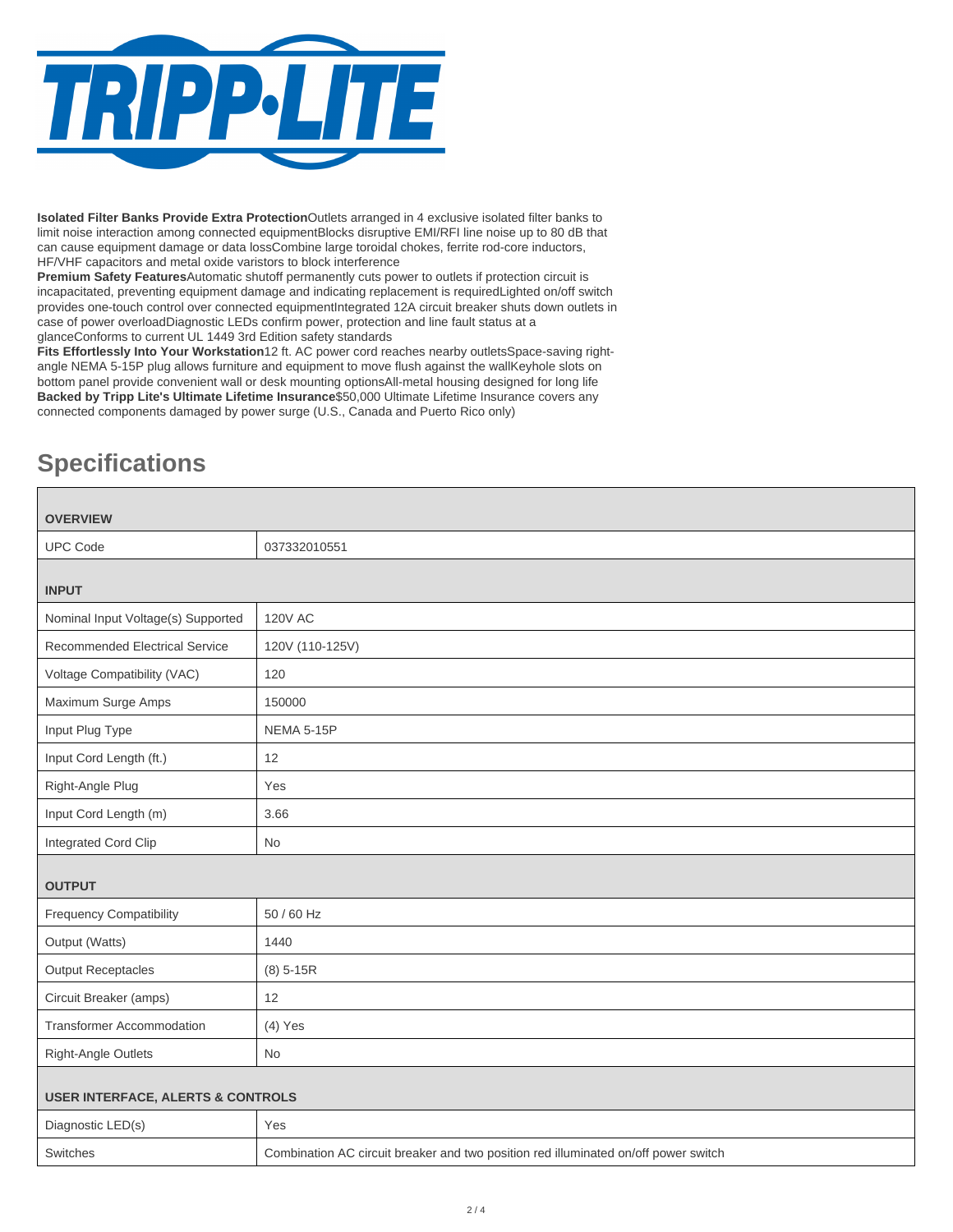

| Diagnostic LED Details                                  | PROTECTION PRESENT (green), LINE FAULT (red) and LINE OK (green)                                |  |
|---------------------------------------------------------|-------------------------------------------------------------------------------------------------|--|
| <b>SURGE / NOISE SUPPRESSION</b>                        |                                                                                                 |  |
| AC Suppression Joule Rating                             | 3840                                                                                            |  |
| AC Suppression Response Time                            | $NM = 0$ ns. $CM = <1$ ns                                                                       |  |
| <b>Protection Modes</b>                                 | Includes full normal mode (H-N) and common mode (N-G / H-G) line surge suppression              |  |
| Clamping Voltage (RMS)                                  | 140                                                                                             |  |
| AC Suppression Surge Current<br>Rating                  | 97,000 amps (36,000 NM / 61,000 CM)                                                             |  |
| AC Suppression Components Used                          | Metal oxide varistors, toroidal balanced chokes, ferrite rod-core inductors and VHF capacitors. |  |
| Safe Thermal Fusing                                     | Prevents unsafe conditions during extreme extended over-voltages and catastrophic occurrences   |  |
| UL1449 Let Through Rating                               | 330V                                                                                            |  |
| IEEE587 Cat. A Ringwave Let-<br>Through                 | Less than 35 volts                                                                              |  |
| EMI / RFI Filtering                                     | 40-80 dB                                                                                        |  |
| <b>Isolated Filter Banks</b>                            | $\overline{4}$                                                                                  |  |
| Immunity                                                | Conforms to IEE 587 / ANSI C62.41                                                               |  |
| Automatic Shut-Off                                      | Yes                                                                                             |  |
| <b>DATALINE SURGE SUPPRESSION</b>                       |                                                                                                 |  |
| Telephone/DSL Protection                                | No                                                                                              |  |
| Cable (Coax) Protection                                 | No                                                                                              |  |
| Network (Ethernet) Protection                           | No                                                                                              |  |
| <b>PHYSICAL</b>                                         |                                                                                                 |  |
| Antimicrobial Coating                                   | <b>No</b>                                                                                       |  |
| Power Cord Color                                        | <b>Light Gray</b>                                                                               |  |
| <b>Housing Color</b>                                    | Light Gray                                                                                      |  |
| Integrated Keyhole Mounting Slots                       | Yes                                                                                             |  |
| Keyhole Slot Mounting<br>Measurement (Center to Center) | Distance between horizontal tabs = 210.79mm; Distance between vertical tabs = 58.17mm           |  |
| Material of Construction                                | Metal                                                                                           |  |
| Outlets Measurement (Center to<br>Center)               | Distance between horizontal outlets = 39.45mm; Distance between vertical outlets = 39.30mm      |  |
| Receptacle Color                                        | <b>Black</b>                                                                                    |  |
| Shipping Dimensions (hwd / cm)                          | 7.62 x 17.53 x 29.72                                                                            |  |
| Shipping Dimensions (hwd / in.)                         | 3.00 x 6.90 x 11.70                                                                             |  |
| Shipping Weight (kg)                                    | 1.68                                                                                            |  |